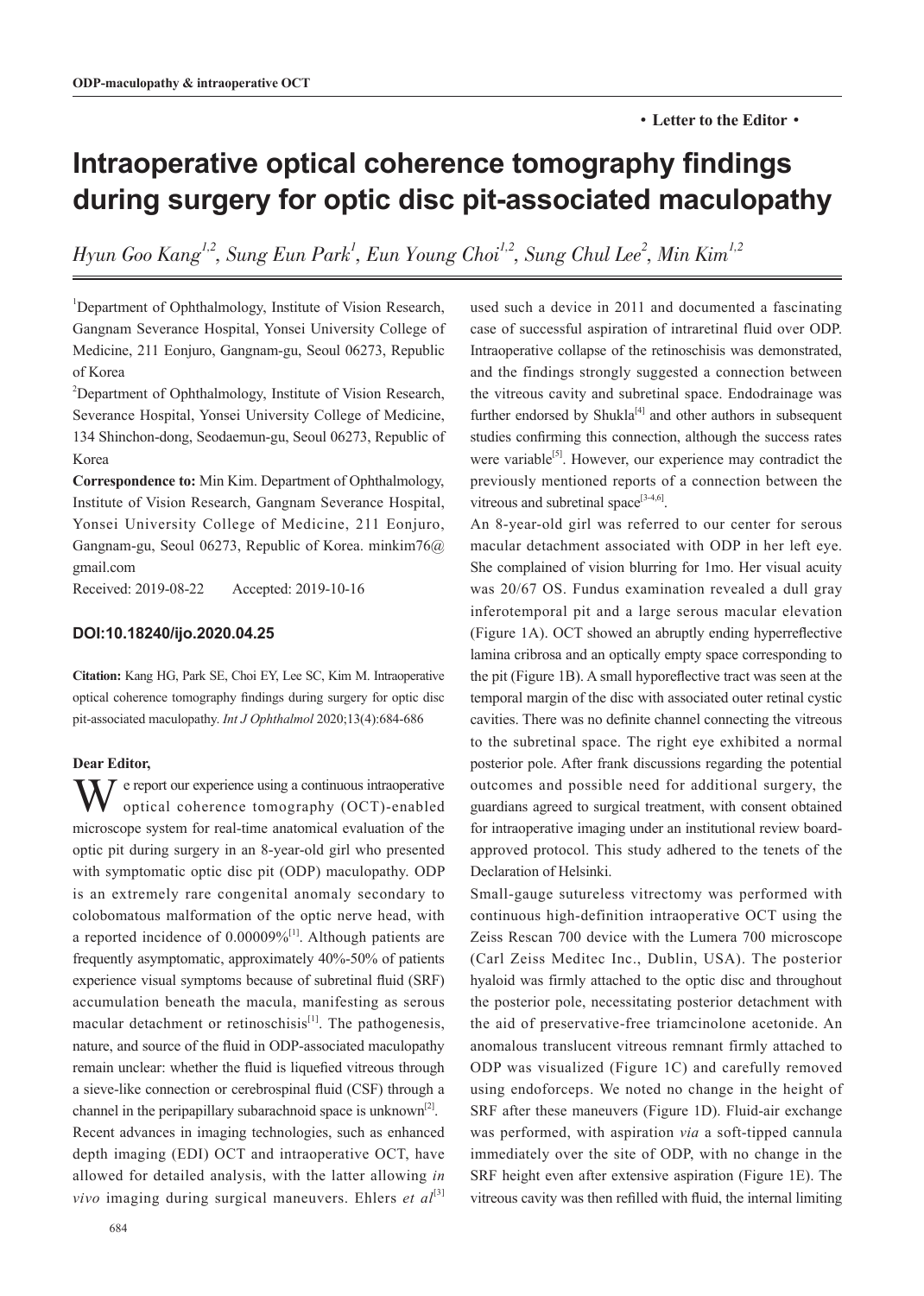

**Figure 1 Multimodal imaging at various stages of treatment for an 8-year-old girl with ODP-associated maculopathy** A: A fundus photograph shows an inferotemporal ODP, a large serous macular elevation, and yellow subretinal deposits; B: OCT reveals an abruptly ending hyperreflective lamina cribrosa, a heterogeneously reflective lesion filling the gap, and a small hyporeflective tract at the temporal margin of the disc; C: After the induction of posterior vitreous detachment, an anomalous translucent membrane firmly attached to the pit can be observed; D: After membrane removal, aggressive aspiration just over the pit did not result in reduction of the macular elevation; E: Extensive aspiration after fluid-air exchange results in no changes in the height of the serous macular detachment; F: At 3mo after surgery, a gray translucent membrane-like structure is observed over the pit; G: OCT shows a seemingly enclosed optic pit, with compaction of the retinal layers at the temporal margin of the optic disc and reduced serous macular detachment, although there is some residual fluid and the retinal architecture has not fully recovered. Heterogeneously hyperreflective material can be noted over the pit.

#### **Int J Ophthalmol, Vol. 13, No. 4, Apr.18, 2020 www.ijo.cn Tel: 8629-82245172 8629-82210956 Email: ijopress@163.com**

membrane (ILM) was partially peeled, and the resulting ILM flap was stuffed into ODP. Then, juxtapapillary laser photocoagulation was performed with fluid-air exchange. Autologous platelet concentrate was sprayed over ODP. Finally, pneumatic tamponade with C3F8 was performed.

At 3mo after surgery, her visual acuity was 20/50. OCT revealed a decrease in SRF, although the retinal architecture was not completely restored. In addition, a seemingly enclosed optic pit area with heterogeneously hyperreflective material over the previously visualized hyporeflective tract was observed (Figure 1F, 1G).

Our images were similar to those published by Gowdar *et al*<sup>[7]</sup> who also observed a hyporeflective tract connecting the retinal schisis cavity to ODP on preoperative EDI-OCT. Considering the age of our patient and the consequent lack of vitreous liquefaction, it is difficult to conclude that the extensive SRF with minimal retinoschisis was due to a channel connecting the vitreous cavity to the subretinal space.

Instead, in cases where endodrainage was possible, the surgical induction of posterior vitreous detachment with aggressive aspiration may have iatrogenically created such channels through the attenuated retina. In the present case, we observed a strongly adherent membrane over ODP, also noted by Gowder *et al*<sup>[7]</sup> on EDI-OCT. Akiba *et al*<sup>[8]</sup> described this membrane as a pulsating translucent membrane that was likely to be a persistent anomalous Cloquet's canal and condensed vitreous strands. Aggressive aspiration and traction on this membrane may induce the formation of connections between the vitreous cavity and the subretinal space, which may explain the variable success rates reported in the literature<sup>[9-10]</sup>.

Reviews of surgical treatments for optimal outcomes have converged on a maximal approach<sup>[11-13]</sup>. In the present case, we additionally considered the patient's youth and the difficulties of a second surgery. We performed laser photocoagulation for demarcation and compaction of the retinal layers to prevent recurrent fluid influx. ILM flap stuffing and gas tamponade provided mechanical pressure over the pit and aided in physiological sealing of the lamina cribrosa through the formation of a permanent barrier. Finally, autologous platelet concentrate was sprayed over ODP to facilitate physiological sealing.

There are some noticeable differences between our case and that described by Ehlers  $et al^{[3]}$ , such as in the patient age and retinal architecture. The disparity in surgical outcomes may suggest heterogeneity in the etiology of ODP-maculopathy, which will require future multi-center studies to uncover.

In conclusion, as opposed to previous findings, we did not observe a connection between the vitreous cavity and the subretinal space; instead, our findings appear to indicate a connection between the subretinal space and a gap in the